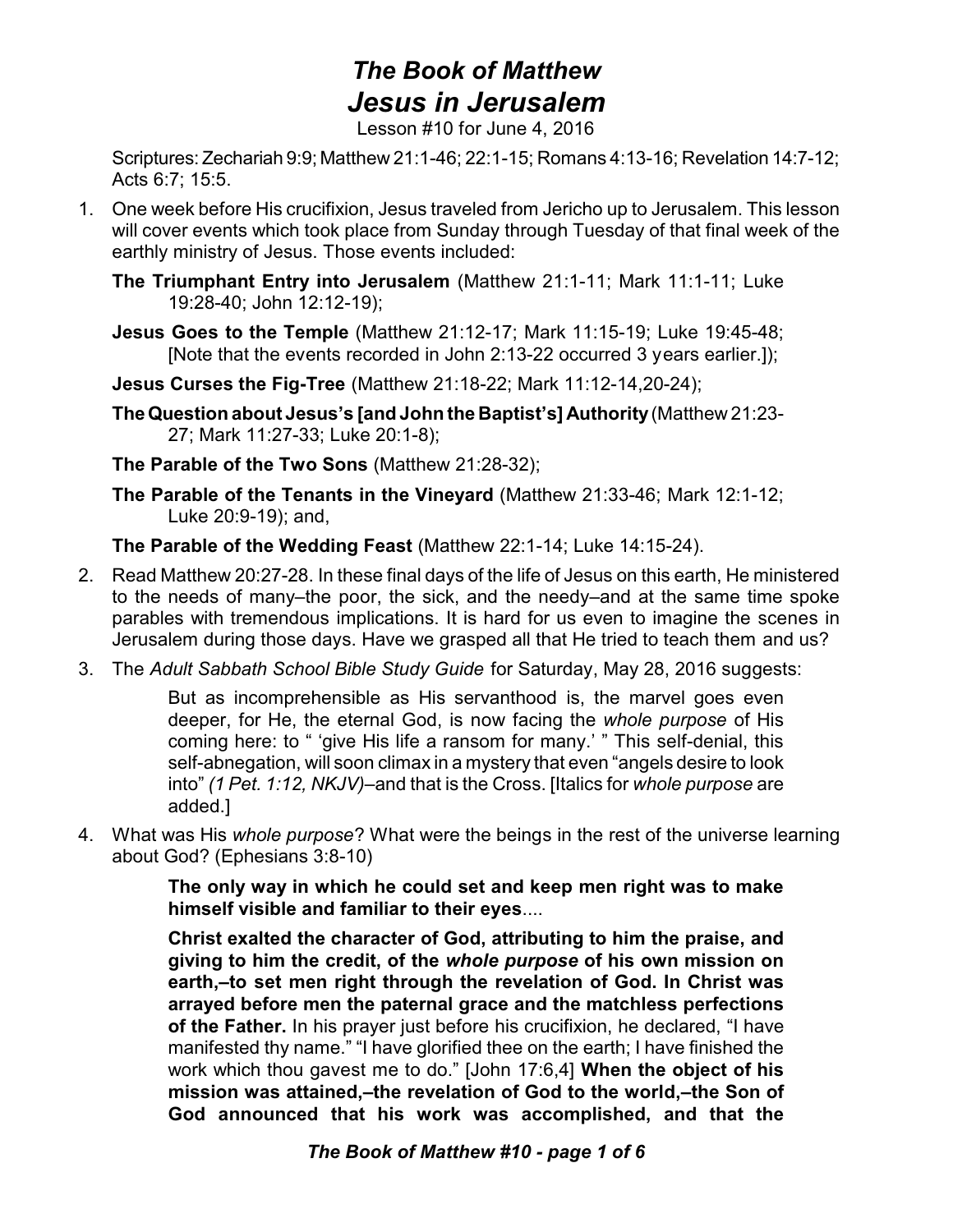**character of the Father was made manifest to men.**—Ellen G. White, *The Signs of the Times*, January 20, 1890, par. 6,9. [Bold type, italics, and content in brackets are added.]

- 5. How does His revelation of the character of God fit with the "ransom"? Which was more important?
- 6. A very small group of Jews accepted the challenge of Zerubbabel and Joshua and returned home to Jerusalem in the year 536/535 B.C. About 15 years later, they were in the process of rebuilding their own homes; but, basically, nothing had been done to rebuild the temple. Haggai and Zechariah appeared on the scene as two God-ordained prophets to stimulate that process. Haggai 2:9 (*GNB*):

"The new Temple will be more splendid than the old one, and there I will give my people prosperity and peace." The Lord Almighty has spoken.

7. Zechariah added his thoughts in Zechariah 9:9 (*GNB*) when he said:

Rejoice, rejoice, people of Zion! Shout for joy, you people of Jerusalem! Look, your king is coming to you! He comes triumphant and victorious, but humble and riding on a donkey—on a colt, the foal of a donkey.

8. Ellen White commented:

But the second temple had not equaled the first in magnificence; nor was it hallowed by those visible tokens of the divine presence which pertained to the first temple. There was no manifestation of supernatural power to mark its dedication. No cloud of glory was seen to fill the newly erected sanctuary. No fire from heaven descended to consume the sacrifice upon its altar. The **Shekinah** no longer abode between the cherubim in the most holy place; the **ark, the mercy seat, and the tables of the testimony** were not to be found therein. No voice sounded from heaven to make known to the inquiring priest the will of Jehovah.

**For centuries the Jews had vainly endeavored to show wherein the promise of God given by Haggai had been fulfilled; yet pride and unbelief blinded their minds to the true meaning of the prophet's words. The second temple was not honored with the cloud of Jehovah's glory, but with the living presence of One in whom dwelt the fullness of the Godhead bodily–who was God Himself manifest in the flesh.** The "Desire of all nations" had indeed come to His temple when the Man of Nazareth taught and healed in the sacred courts. **In the presence of Christ, and in this only, did the second temple exceed the first in glory.** But Israel had put from her the proffered Gift of heaven. **With the humble Teacher who had that day passed out from its golden gate, the glory had forever departed from the temple. Already were the Saviour's words fulfilled: "Your house is left unto you desolate." Matthew 23:38.**—Ellen G. White, *Great Controversy* 24.1-2. [Bold type is added.]

9. Read Matthew 21:1-11. What was Jesus–looking like a king–trying to accomplish by allowing this triumphal entry and orchestrating the actual details of that entry?

> Christ was following the Jewish custom for a royal entry. The animal on which He rode was that ridden by the kings of Israel, and prophecy had foretold that thus the Messiah should come to His kingdom. No sooner was He seated upon the colt than a loud shout of triumph rent the air. The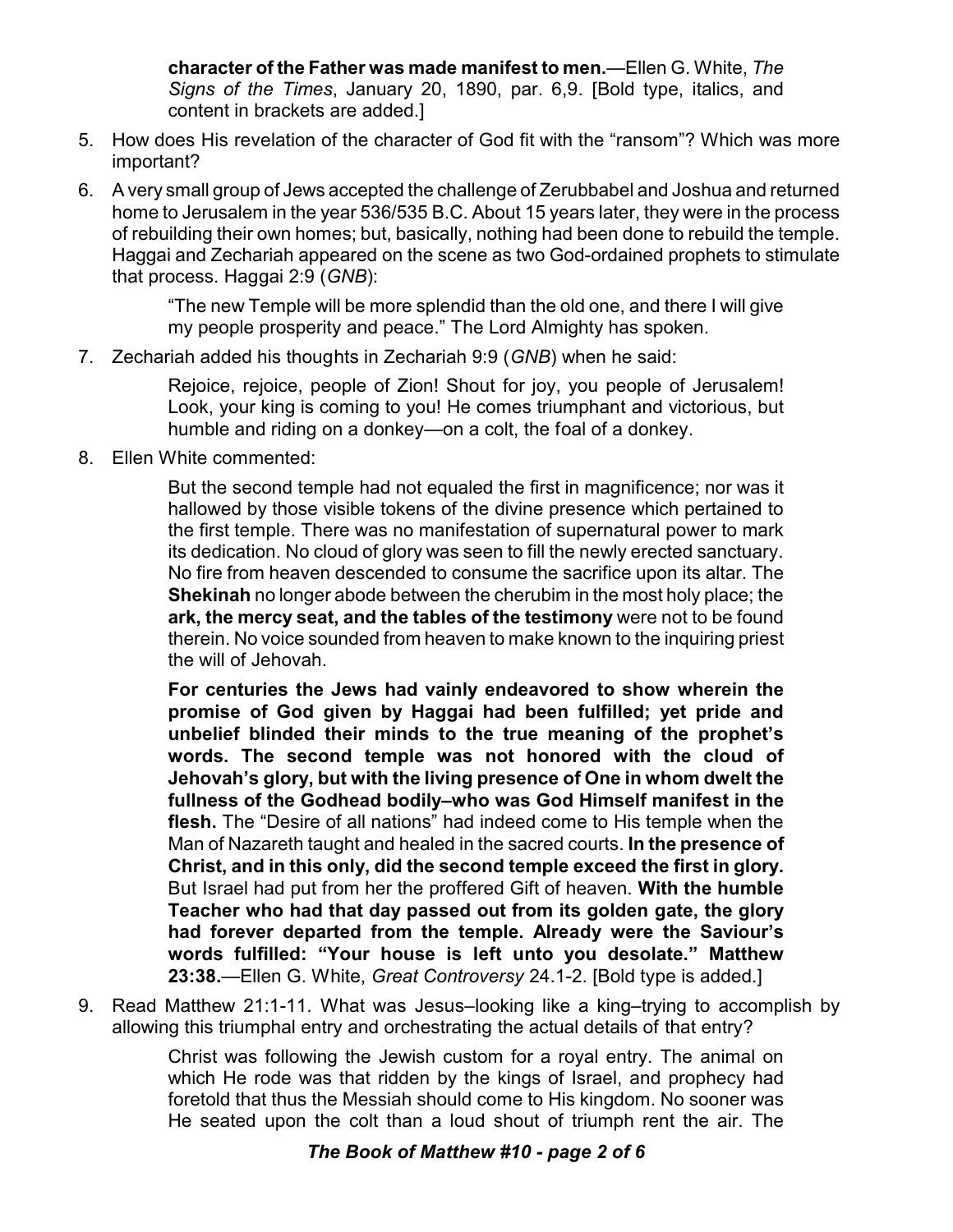multitude hailed Him as Messiah, their King. **Jesus now accepted the homage which He had never before permitted, and the disciples received this as proof that their glad hopes were to be realized by seeing Him established on the throne. The multitude were convinced that the hour of their emancipation was at hand. In imagination they saw the Roman armies driven from Jerusalem, and Israel once more an independent nation. All were happy and excited; the people vied with one another in paying Him homage.** They could not display outward pomp and splendor, but they gave Him the worship of happy hearts. They were unable to present Him with costly gifts, but they spread their outer garments as a carpet in His path, and they also strewed the leafy branches of the olive and the palm in the way. They could lead the triumphal procession with no royal standards, but they cut down the spreading palm boughs, Nature's emblem of victory, and waved them aloft with loud acclamations and hosannas.—Ellen G. White, *The Desire of Ages* 570.1. [Bold type is added.]

- 10. Try to imagine what was going on in the hearts of the people of Jerusalem that day. While the crowds–many of whom had followed Him from Galilee–had come with Jesus and were so excited about His becoming King, the hatred of the Jewish leaders was at an all-time high. Both sides were motivated by a false idea of what the Messiah was to be and do.
- 11. Do we have any false ideas about His second coming? Or, perhaps about the events that will lead up to that finale? Or, do we have all the details clearly in mind?
- 12. On Monday and Tuesday of that week, Jesus spent His hours in the temple. From the days of Adam to that point, animal sacrifices had been part of God's chosen method for teaching the world about the plan of salvation. But, unfortunately, by the time of Jesus, the handling of the sacrifices, including the marketplace in the Gentile area of the temple courtyard, had made a farce out of the whole process.
- 13. Is it obvious to us today how animal sacrifices teach about the plan of salvation? Animal sacrifices were supposed to teach them that sin leads to death. The sacrifices and especially the scapegoat ceremony were part of a system that was to teach them that God wanted to help them separate permanently from their sins.
- 14. Things had deteriorated so seriously in connection with the temple in Jerusalem that "in the eyes of the people the sacredness of the sacrificial service had been in a great measure destroyed."—Ellen G. White, *The Desire of Ages* 590.1.
- 15. Read Matthew 21:12-17. Compare John 2:13-22, describing events 3 years earlier. In the account recorded in Matthew, Jesus was actually cleansing the temple for the second time. Remember that God's original plan was for the outer courts–a large open area surrounding the temple–to be open for Gentiles to enter and observe and learn about the true worship of God. But, unfortunately, the Jews had come to believe that salvation did not extend to anyone except Jews; so, they had turned the Gentile area into a marketplace. During His earthly ministry, Jesus did everything He could to break down that false idea.

[At the first cleansing,] The priest and rulers fled in terror and awe; but after they had recovered from their fright, they said, "Why did we go from the presence of that one man?" They did not know who He was. They did not know that He was a representative of the Father; that He had clothed His divinity with humanity; and yet they had a consciousness of His divine power.—*Bible Echo*, October 1, 1894 par. 6. [Content in brackets is added.]

Christ's exercise of authority in the cleansing of the temple had roused the

## *The Book of Matthew #10 - page 3 of 6*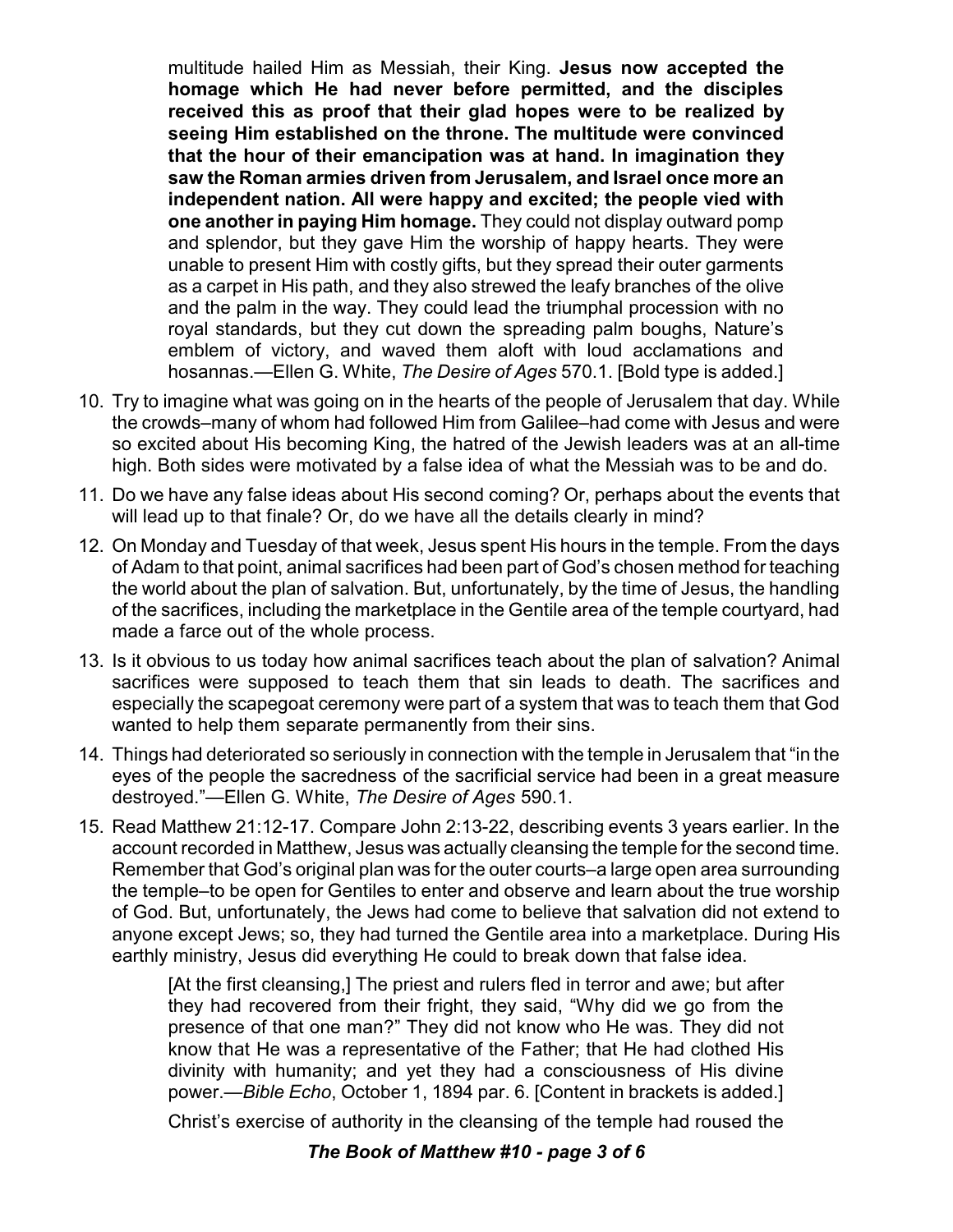determined hatred of the priests and rulers. They feared the power of this stranger. Such boldness on the part of an obscure Galilean was not to be tolerated. They were bent on putting an end to His work. *Desire of Ages* 167.2.

What were they afraid of? Did "divinity flash through humanity"?

[At the second cleansing, remembering the first cleansing] Three years before, the rulers of the temple had been ashamed of their flight before the command of Jesus. They had since wondered at their own fears, and their unquestioning obedience to a single humble [592] Man. They had felt that it was impossible for their undignified surrender to be repeated. Yet they were now more terrified than before, and in greater haste to obey His command. There were none who dared question His authority. Priests and traders fled from His presence, driving their cattle before them.—Ellen G. White, *The Desire of Ages* 591.1-592.0. [Content in brackets is added.]

- 16. Are our churches sacred and free from any worldly distractions? Do we ever let worldly gain enter our thoughts and actions on the Sabbath?
- 17. How do you think it happened that the desire for gain had led the very people–the priests and the Levites, the Pharisees and Sadducees–who were supposed to be the spiritual leaders of the Jews to turn the temple precincts into a large marketplace? Their desire for gain outweighed every possible guilt they had about what they were doing. How can we make sure that we are not letting our desire to gain or maintain anything here, even something good, jeopardize what really matters: Eternal life in Jesus? Are we living lives that show that we are prepared to make Jesus number one? How would our lives be affected if we all did that?
- 18. The cleansing of the temple was an act of compassion. Jesus was trying His best to show the Jewish people what was supposed to happen in the house of His Father. But, the cleansing was more than just a teaching exercise; it was an act of judgment. Those who had been using the temple courtyard as a marketplace knew that they were being condemned by this Galilean Rabbi. And He recognized that God's curse was on their activities.
- 19. Read Matthew 21:18-22. On Monday morning of that week–prior to the cleansing of the temple–Jesus and His disciples were on their way to the temple. He saw a fig tree with many large green leaves. That particular type of fig tree was supposed to produce its figs before it put out its leaves. So, Jesus expected to find fruit on that tree; He found none. Then He cursed that tree. The next morning as they came that way, they found that tree completely dead. This behavior seemed very strange to the disciples. But, they recognized that this was a lived-out parable representing the Jewish leaders. Fortunately, not all, even of the Jewish leaders, ended up rejecting Jesus. Read Acts 6:7 and 15:5. Many Pharisees and priests later became followers of Jesus.
- 20. While the disciples and many of the other people, especially the ones from Galilee, were waiting minute by minute for Jesus to declare Himself King, Jesus knew that He had only a few days left to live. So, for what did He use those precious hours?
- 21. Read Matthew 21:33-46; compare Isaiah 5:1-7. This parable about the tenets and the vineyard is included in all three of the synoptic Gospels and was a very pointed accusation of the Jewish leaders. They recognized that He was talking about them.

In quoting the prophecy [from Psalm 118:22-23] of the rejected stone, Christ referred to an actual occurrence in the history of Israel. The incident was

*The Book of Matthew #10 - page 4 of 6*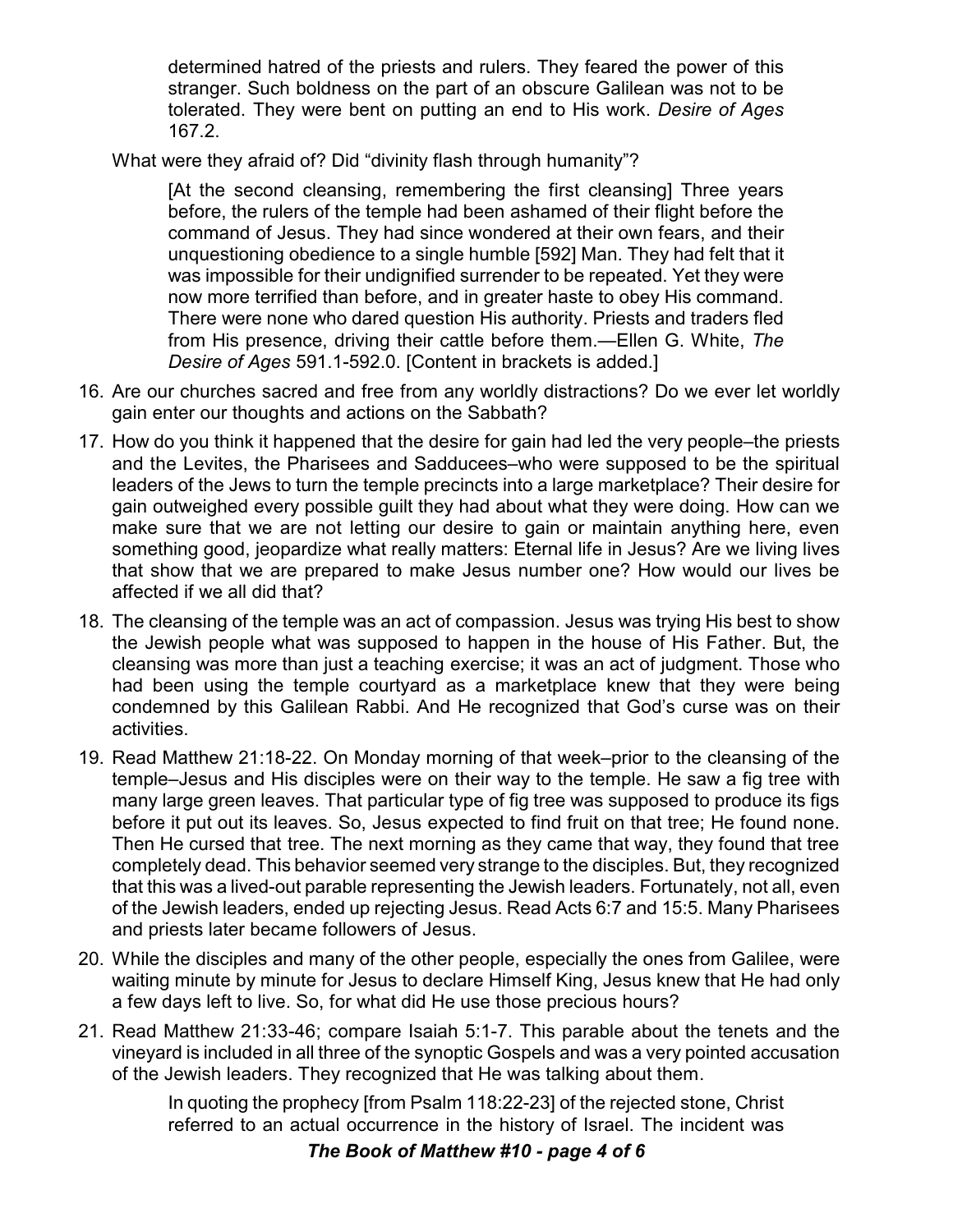connected with the building of the first temple. While it had a special application at the time of Christ's first advent, and should have appealed with special force to the Jews, it has also a lesson for us. When the temple of Solomon [598] was erected, the immense stones for the walls and the foundation were entirely prepared at the quarry; after they were brought to the place of building, not an instrument was to be used upon them; the workmen had only to place them in position. For use in the foundation, one stone of unusual size and peculiar shape had been brought; but the workmen could find no place for it, and would not accept it. It was an annoyance to them as it lay unused in their way. Long it remained a rejected stone. **But when the builders came to the laying of the corner, they searched for a long time to find a stone of sufficient size and strength, and of the proper shape, to take that particular place, and bear the great weight which would rest upon it.** Should they make an unwise choice for this important place, the safety of the entire building would be endangered. They must find a stone capable of resisting the influence of the sun, of frost, and of tempest. Several stones had at different times been chosen, but under the pressure of immense weights they had crumbled to pieces. Others could not bear the test of the sudden atmospheric changes. **But at last attention was called to the stone so long rejected.** It had been exposed to the air, to sun and storm, without revealing the slightest crack. The builders examined this stone. It had borne every test but one. If it could bear the test of severe pressure, they decided to accept it for the cornerstone. The trial was made. **The stone was accepted, brought to its assigned position, and found to be an exact fit.** In prophetic vision, Isaiah was shown that this stone was a symbol of Christ. —Ellen G. White, *The Desire of Ages* 597.5-598.0. [Content in brackets and bold type are added.]

- 22. No doubt, the story was well-known to the Jewish leaders.
- 23. As one of His conclusions to this parable, Jesus made the statement recorded in Matthew 21:44 and Luke 20:18: "Everyone who falls on that stone will be cut to pieces; and if that stone falls on someone, it will crush him to dust." Compare those words with Psalm 51:7 and Daniel 2:34.

In all who submit to His power the Spirit of God will consume sin. But if men cling to sin, they become identified with it. Then the glory of God, which destroys sin, must destroy them.

At the second advent of Christ the wicked shall be consumed "with the Spirit of His mouth," and destroyed "with the brightness of His coming." 2 Thessalonians 2:8. **The light of the glory of God, which imparts life to the righteous, will slay the wicked.**—Ellen G. White, *The Desire of Ages* 107.4-108.0.

This is not an act of arbitrary power on the part of God. The rejecters of His mercy reap that which they have sown. God is the fountain of life; and when one chooses the service of sin, he separates from God, and thus cuts himself off from life. He is "alienated from the life of God." Christ says, "All they that hate Me love death." Ephesians 4:18; Proverbs 8:36. God gives them existence for a time that they may develop their character and reveal their principles. This accomplished, they receive the results of their own

## *The Book of Matthew #10 - page 5 of 6*